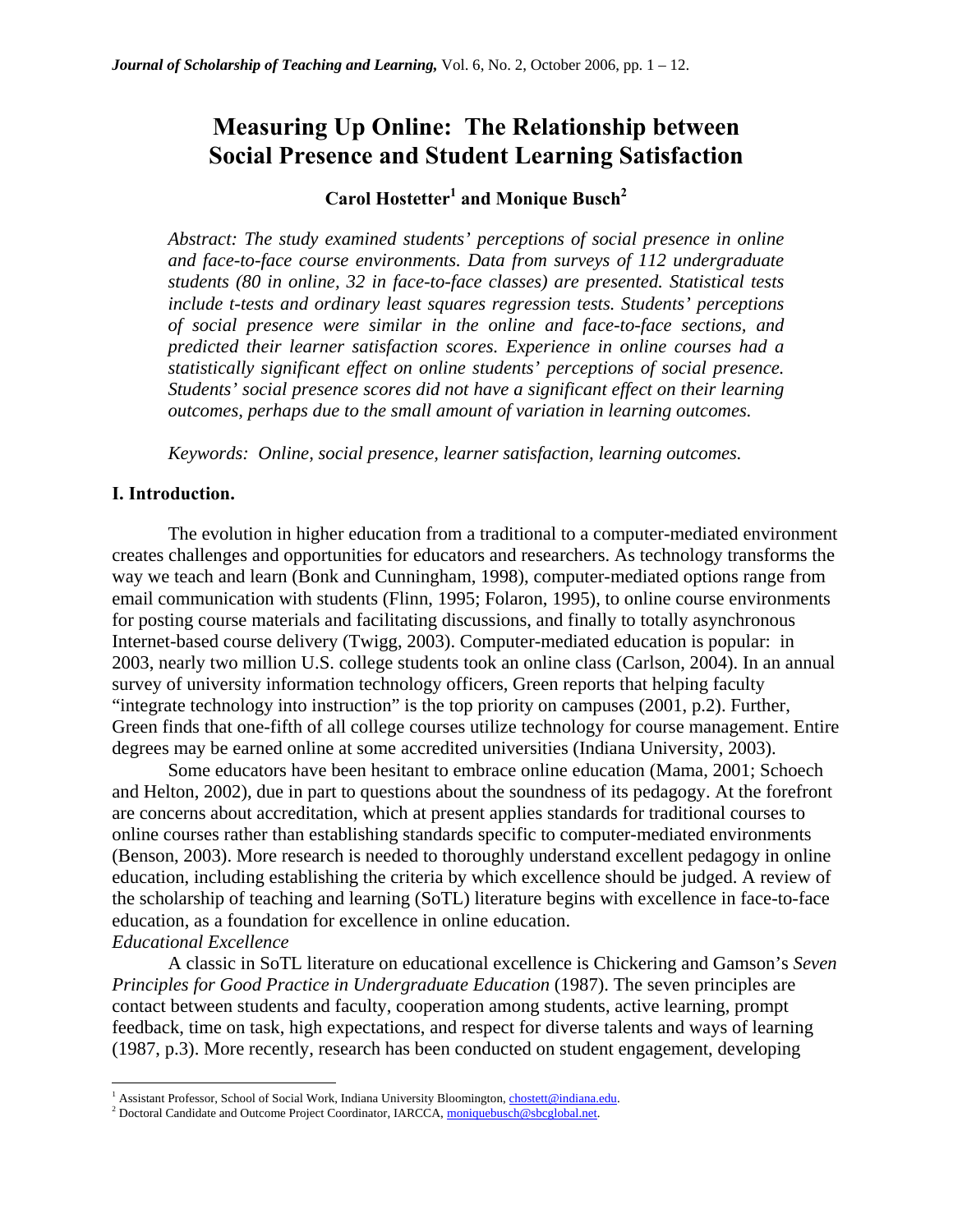Chickering and Gamson's seven principles into measurable variables and evaluating college education across the country. Examples of items about which students have been surveyed are contributing to class discussions, making class presentations, participating in community-based projects as part of course work, working harder than they thought they could to meet an instructor's standards, and critical thinking skills, to name a few (Kuh, 2002). The literature indicates that educational excellence is becoming well-studied.

Related to the above principles of excellence in education is that of *teacher immediacy behavior,* based on Wiener and Mehrabian's early work in psychology (1968). Immediacy can be defined as the amount of "perceived physical and/or psychological closeness between people" (Christophel, 1990, p. 325). Smiling, having a relaxed body posture and position, speaking to the students rather than to the chalkboard, using humor, and modulating the voice are examples of teacher immediacy behaviors. Researchers have linked teacher immediacy behaviors with positive student learning outcomes (Kearney, Plax, and Wendt-Wasco, 1985; Gorham, 1988).

The notion of teacher immediacy behaviors has been further developed into the concept of social presence as first identified by social psychologists Short, Williams, and Christie (1976). Social presence is "the degree to which a person is perceived as a 'real person' in mediated communication" (Gunawardena, 1995, p.151). Immediacy behaviors increase social presence. In examining whether "real" relationships can be established in a "virtual" medium (Jones, 1995, p. 14), studies of social presence and computer-mediated communication have shown that "despite the low social bandwidth of the medium, users of computer networks are able to project their identities whether 'real' or 'pseudo,' feel the presence of others online, and create communities with commonly agreed on conventions and norms ..." (Gunawardena, 1995, p. 151). An examination of the effectiveness of teaching methods to increase social presence in computermediated communication is clearly warranted if educators are to learn how to create excellent online course environments.

#### *A. Social Presence in Online Education.*

Several studies address social relationships in online education. Mama (2001) compares students' attitudes regarding a site-based and a web-based (with three face-to-face meetings) class, finding that the students in the web-based class felt it was more personal than site-based courses they had taken before. Swan (2002) reports that students perceived online discussions as more equitable and more democratic than traditional classroom discussions, and that there was a positive relationship between levels of interaction among students and student satisfaction in the course. Gunawardena and Zittle (1997) surveyed graduate students in a computer-mediated interuniversity conference. They found that social presence predicted student's learning satisfaction. Richardson and Swan (2003) adapted Gunawardena and Zittle's survey instrument for use with mostly nontraditional-aged students in several online courses. Their results indicated that social presence was positively correlated with students' perceived learning.

Further research examines the connection between relationships and learning. Two studies claim to have found a positive correlation between social presence and students' perceptions of their learning (Christophel, 1990; Richardson and Swan, 2003). Support is found for the positive correlation between the level of students' perceptions of social presence in their courses and higher results on learning measures (Picciano, 2002). In a study involving random assignment of students to online or traditional classes, Schutte (1997) finds that the students in the online course perceived a greater amount of peer contact than the traditional classroom-based students and also earned significantly higher grades than the traditional students. Rodriguez, Plax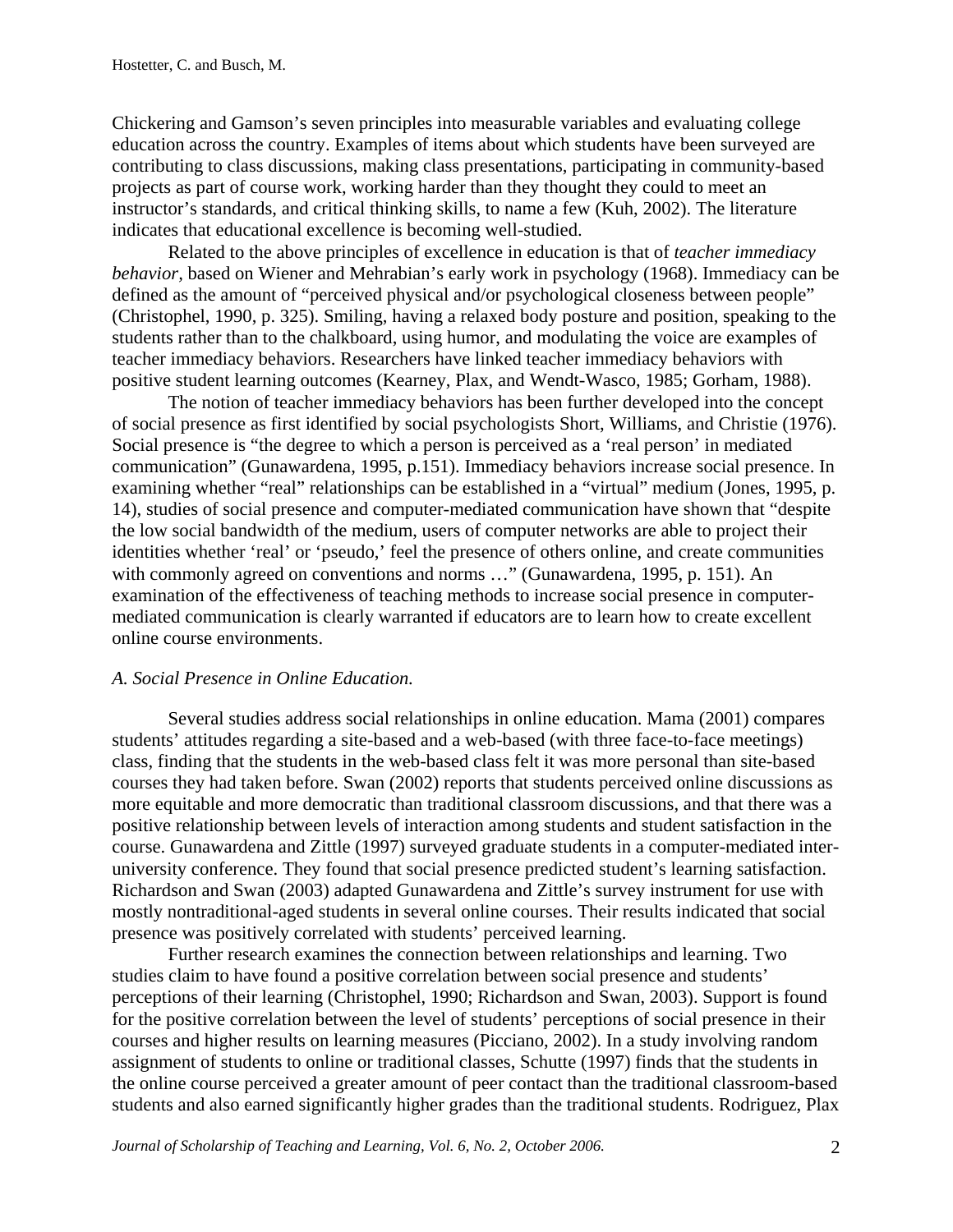and Kearney (1996) claim that teacher immediacy behaviors influenced students' affective learning, which in turn influenced students' cognitive learning.

# *B. The Link between Social Presence and Community.*

 The importance of human relationships in computer-mediated education, then, is wellsupported, but do these relationships translate to an educational community? Before exploring the possible connection between social relationships and community, it is helpful to understand what is meant by community. Researchers do not always provide a definition of community or an explanation of the link between social presence, community, and learning (Jones, 1995; Gunawardena, 1995; Rourke, Anderson, Garrison, and Archer, 1999; Reid, 1995; Swan, 2002; Tu and McIsaac, 2002). Brueggemann (2002) describes community as shared experiences in which both individual and group needs are met, and holds that community can be linked to a place and time but can also transcend them. Rovai (2002) sees community as a group of individual members of formal and informal organizations, interacting and connecting with each other. With this understanding of community, the link between social presence and community can be explored. Wise, Chang, Duffy, and del Valle (2004) state that the concepts of social presence and community both transmit the sense of relating and caring among participants. Gunawardena (1995) asserts that "The development of social presence and a sense of online community becomes key to promoting collaborative learning and knowledge building" (p. 164). She believes that collaborative learning is possible only if participants have social presence, a sense of community, and a common goal. Rovai (2002) evaluated online and traditional classes of 14 professors, finding that certain online classes had significantly higher ratings from students on feelings of community in the classroom. He asserts that the method of teaching, not the environment for delivering the course, is what influences feelings of community. In a qualitative study, Wegerif (1998) found that students' sense of community affected their success in the course. Students who felt more like insiders in the learning community were more likely to achieve success. In a computer-mediated environment, feelings of community and social presence may be considered to be strongly connected to each other and to online interaction (Tu and McIsaac, 2002, p.131). Reid posits another model<sup>3</sup> of the link between social presence and community (1995, p. 156):



Learning takes place in a social environment, and cognitive understanding and personal construction of knowledge depend on relations with others (Fung, 2004; Richardson and Swan,

 $\overline{a}$ <sup>3</sup> Model diagram by Valerie Decker

*Journal of Scholarship of Teaching and Learning, Vol. 6, No. 2, October 2006.*  $\frac{3}{3}$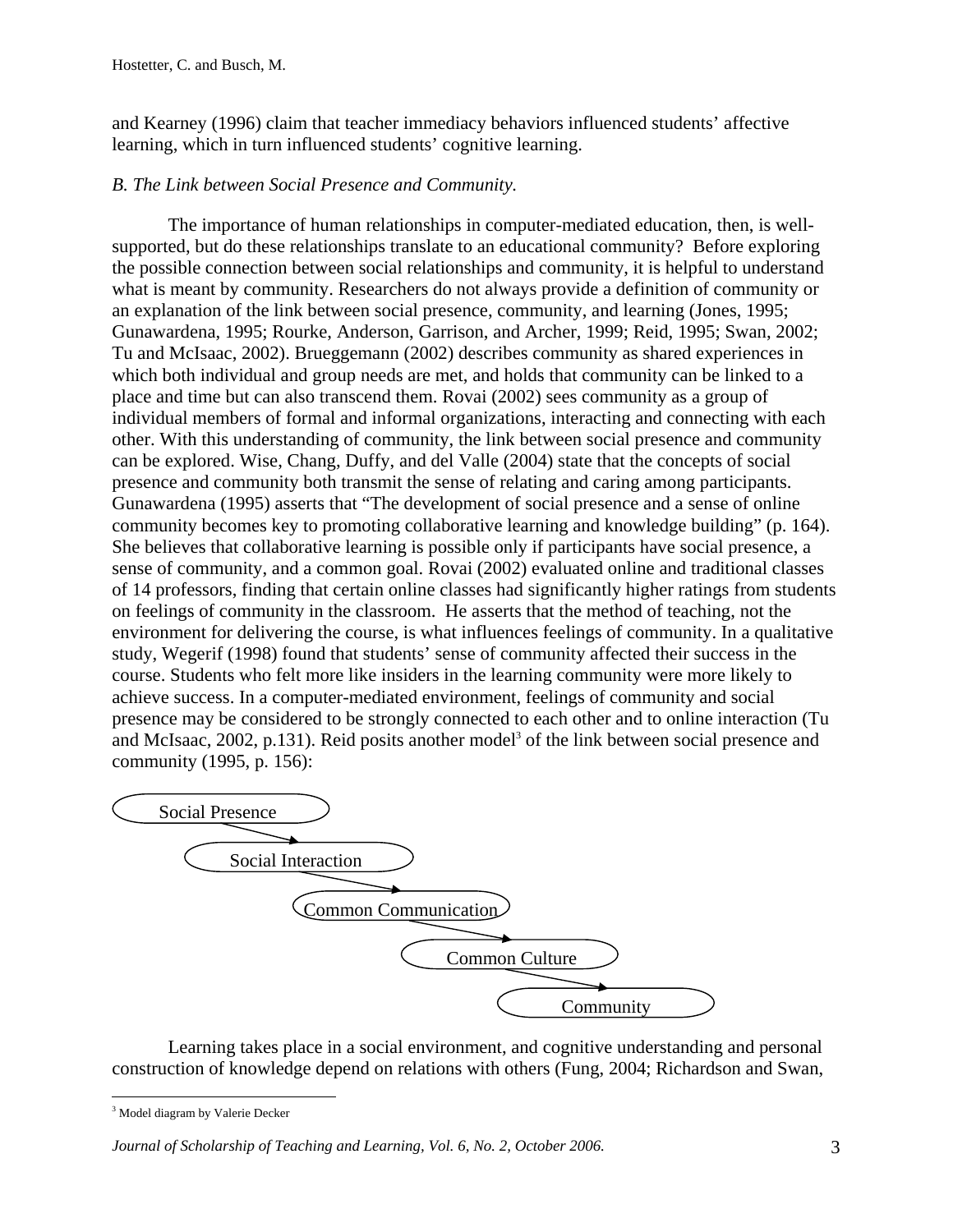2003; Vygotsky, 1978). Creating a safe environment for a learning community in class allows students to take risks and collaborate in an authentic manner (Bonk and Cunningham, 1998). Wegerif (1998) contends that it is essential for students to feel that they are members of a community in order to collaborate and learn, and that computer-mediated communication can provide support for the development of feelings of community.

The nature of an asynchronous online course, with educational opportunity available 24 hours a day, seven days a week, can provide a more rapid responsiveness to students' questions and ideas than the traditional face-to-face class (Wise et al., 2004). Teacher immediacy behaviors and social presence among students can be enhanced in an online course, thus creating a learning community that facilitates educational excellence. However, more studies are needed regarding the relationship between online social presence and student learning satisfaction and outcomes, in order to understand more fully what facilitates excellence in computer-mediated education (Rourke, et al., 1999).

# **II. Purpose of Study.**

The study is designed to understand whether social presence can be established in an online college class, at rates similar to a face-to-face class. In addition, the study is designed to understand the relationship between social presence and student learning satisfaction and outcomes. The paper presents data comparing four sections of an online course with two sections of the same course, delivered in a face-to-face environment. All sections used the identical syllabus and assignments. Social presence is selected as a means to investigate online course delivery because, as Rourke and colleagues wrote, "social presence supports cognitive objectives through its ability to instigate, sustain, and support critical thinking in a community of learners" (1999, p. 52). Understanding the social presence aspect of an online class may help educators better understand how to construct an excellent, engaging online teaching/learning environment. Both quantitative and qualitative data were used to explore students' perceptions of social presence in their classes (the qualitative data are reported elsewhere).

### *Research Questions*

The study addresses the questions:

- 1) Are students' perceptions of social presence in an online class similar to those of students in a face-to-face class?
- 2) Do students' perceptions of social presence in the course have an effect on learner satisfaction?
- 3) What variables affect students' perceptions of social presence in the course?
- 4) Do students' perceptions of social presence in the course have an effect on learning outcomes?

# **III. Method.**

### *A. Procedure.*

The study was conducted over two semesters on two campuses, one urban and the other rural. In each semester, two sections of an undergraduate online course were taught by one author (offered on both the urban and the rural campus), and one section of a face-to-face version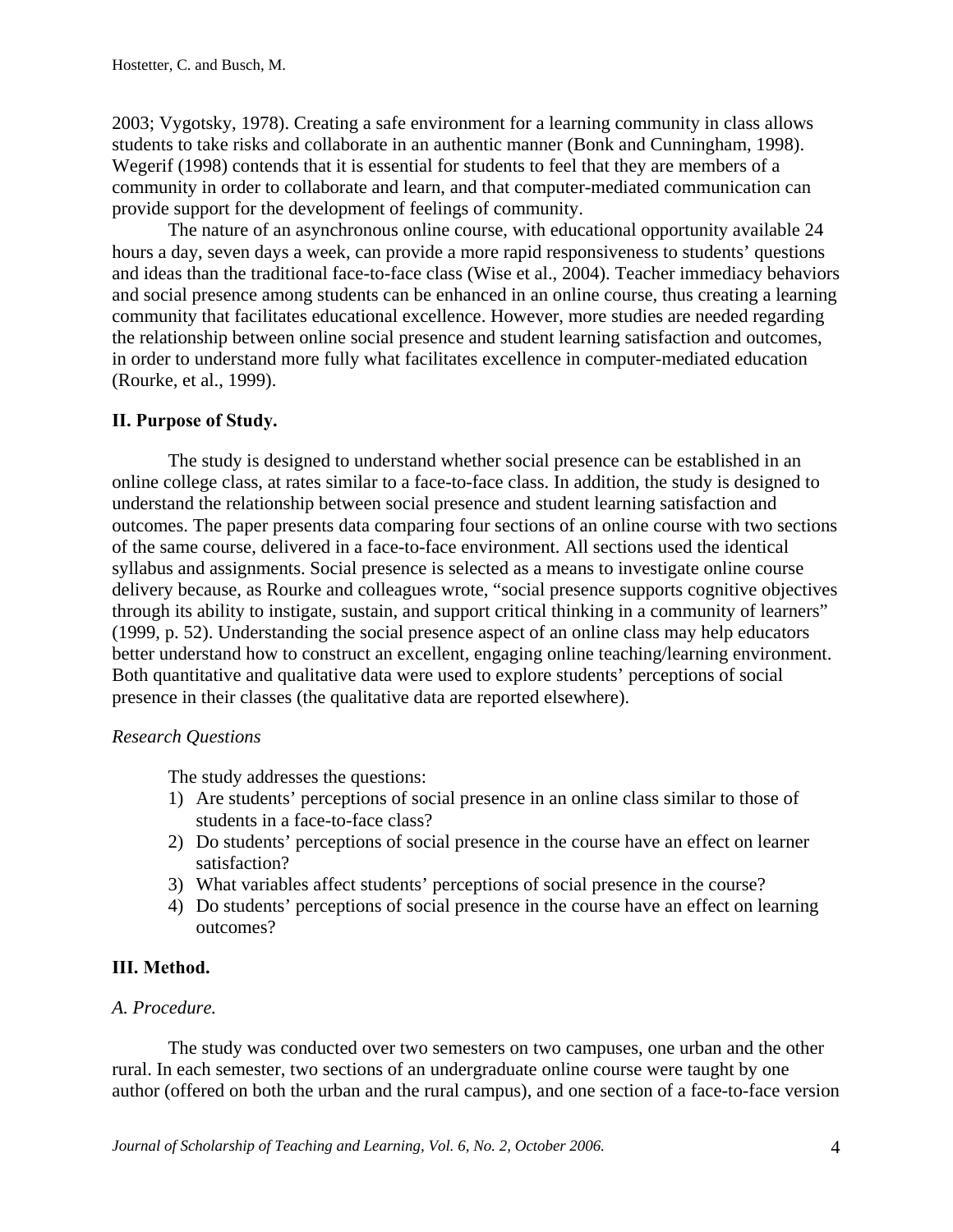of the same course was taught by the other author (on the urban campus). For all sections, surveys were distributed in the last week of the course. The online students were provided the survey electronically, to complete and email to a research assistant. The face-to-face students were given the survey during class, with an envelope to be delivered by the students to the departmental secretary. It was made clear to both online and face-to-face students that their answers would be anonymous. Completed surveys were returned by 112 out of 128 students, for a response rate of 88%.

# *B. Participants.*

Of the 128 potential participants, 124 were female, and the vast majority were of traditional age. Seventeen percent of the students in all classes were students of color, selfidentifying either as African American or Hispanic American. Of the 112 students responding to the survey, 15% were students of color. This number is slightly higher than the nine percent of the student body on both campuses who identify as African American or Hispanic American. Data was not collected on gender or any other demographic information for respondents, due to the risk that such information might inadvertently identify the students.

### *C. Instrument.*

The study used a survey instrument originally designed by Gunawardena and Zittle (1997) and modified by Richardson and Swan  $(2003)^4$ . The wording of the questions was slightly altered to reflect the specific course. Students in the online sections were asked about the number of online courses they had taken. Ten questions were asked about students' perceptions of the class and their expectations for learning, using Likert-scale responses (ranging from 1=Strongly Disagree to 6=Strongly Agree). Two sections of the survey are not presented here. One asked about specific course activities, and the other presented 12 open-ended questions about students' satisfaction, learning, and feelings of community.

### **IV. Results.**

### *A. Factor Analysis.*

A factor analysis was performed to help determine the factors underlying the 10-item scale; two factors were identified. One factor (Social Presence) has to do with students' perceptions of social presence, which accounts for the items:

- I felt comfortable conversing through this medium/in class.
- I felt comfortable participating in course discussions.
- I felt comfortable interacting with other participants in the course.
- I felt that my point of view was acknowledged by other participants in the course.
- I was able to form distinct individual impressions of some course participants.

The second factor (Learner Satisfaction) was students' satisfaction with their expectations of the learning community. The following questions are related to this factor:

• The instructor created a feeling of community

#### *Journal of Scholarship of Teaching and Learning, Vol. 6, No. 2, October 2006.* 5

 $\overline{a}$ <sup>4</sup> Permission was given by Gunawardena and Zittle, and Richardson and Swan, for use of the instrument.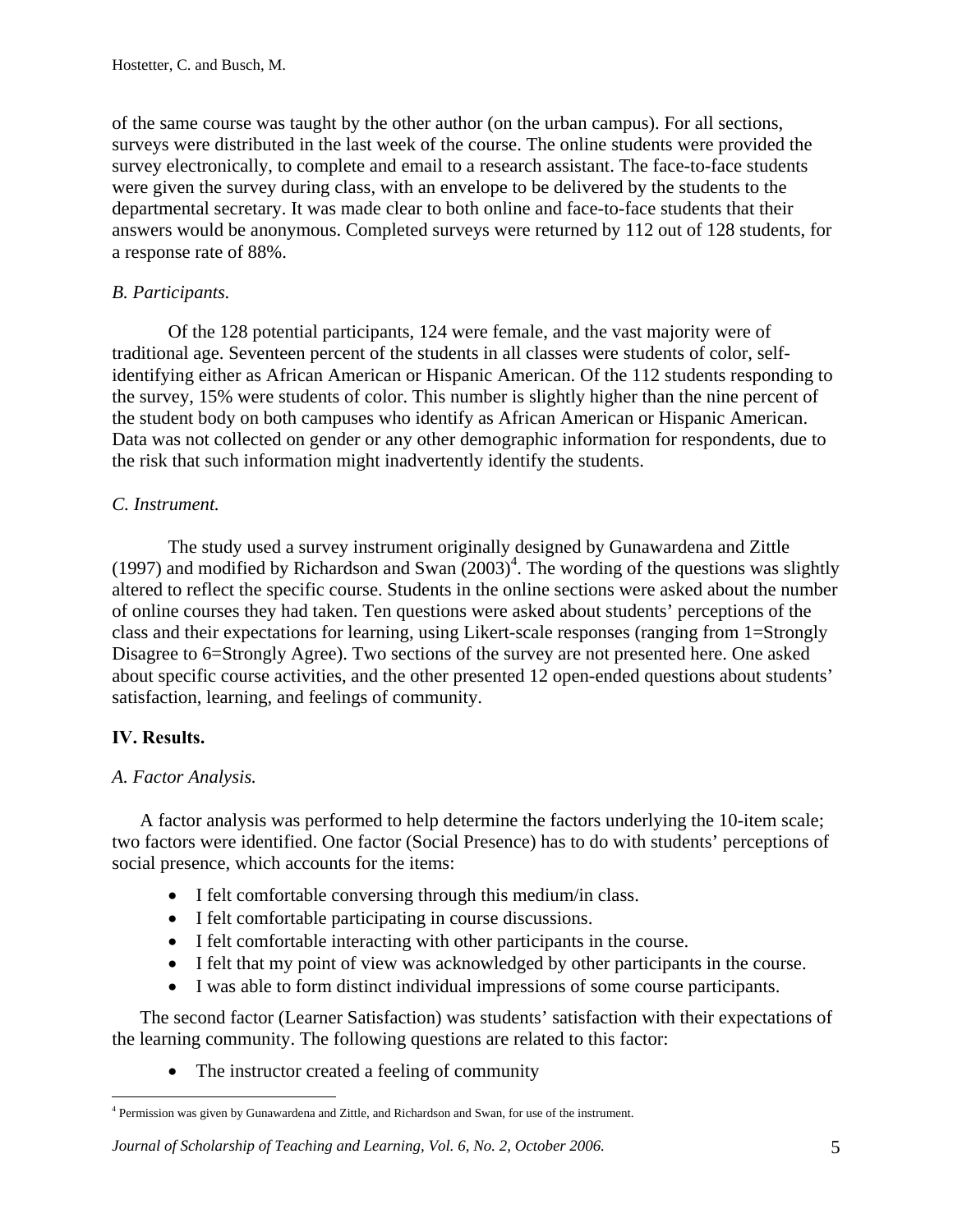- The instructor facilitated discussions in the course.
- My level of learning that took place in this course was of the highest quality.
- Overall this course met my learning expectations.
- Overall the instructor for this course met my expectations.

The reliability for the 10-item scale is a Cronbach's alpha of 0.87. Table 1 shows the means for the two factors. The mean response for the individual Social Presence statements was 5.17, and the mean response for the individual Learner Satisfaction statements was 5.34. Both sets of means indicate that students, on average, rated the items between "agree" (5) and "strongly agree"  $(6)$ .

| Factor                              | Mean  | Std. Dev. |
|-------------------------------------|-------|-----------|
| Social Presence overall             | 25.83 | 3.28      |
| Social Presence per item            | 5.17  | 0.62      |
| <b>Learner Satisfaction overall</b> | 26.69 | 3.08      |
| Learner Satisfaction per item       | 5.34  | 0.66      |

**Table 1. Means and Standard Deviations for Social Presence Scale.** 

 $N=112$ 

### *B. Results for Research Questions.*

The first question asks if online students' perception of social presence is similar to those of face-to-face students. An independent samples t-test was conducted, with no significant difference found between the online and face-to-face classes  $(t = 1.87)$ ,  $p > 0.05$ ). This is important information not in terms of which course environment is superior, but in terms using the face-to-face version as a benchmark for how much social presence is needed to facilitate a feeling of community in an online course.

The second research question is concerned with whether Social Presence scores have an effect on Learner Satisfaction scores. Table 2 shows an ordinary least squares (OLS) regression test of the effect of Social Presence on Learner Satisfaction, indicating that Social Presence is a predictor of Learner Satisfaction (0.60, p <0.001). Social Presence explained 40% of the variance in the Learner Satisfaction scores. This finding suggests that facilitating social presence in an online class is important for students' satisfaction in their learning.

**Table 2. OLS Regression Analysis for the Effect of Social Presence on Learner Satisfaction.** 

| Variable               |           | SE B |      |  |
|------------------------|-----------|------|------|--|
| <b>Social Presence</b> | $0.60***$ | 0.07 | 0.64 |  |
| $\mathbf{D}^2$         | 0.40      |      |      |  |

N=112

\*\*\*  $p < 0.001$ 

The third research question asks what variables affect students' perceptions of Social Presence. Many potentially influential variables, such as demographic information, were not tested in the study due to the need to protect students' anonymity. However, it was possible to observe students' previous online experience, as well as the campus at which each student was enrolled. Students in the online sections were asked if this was their first online course, if they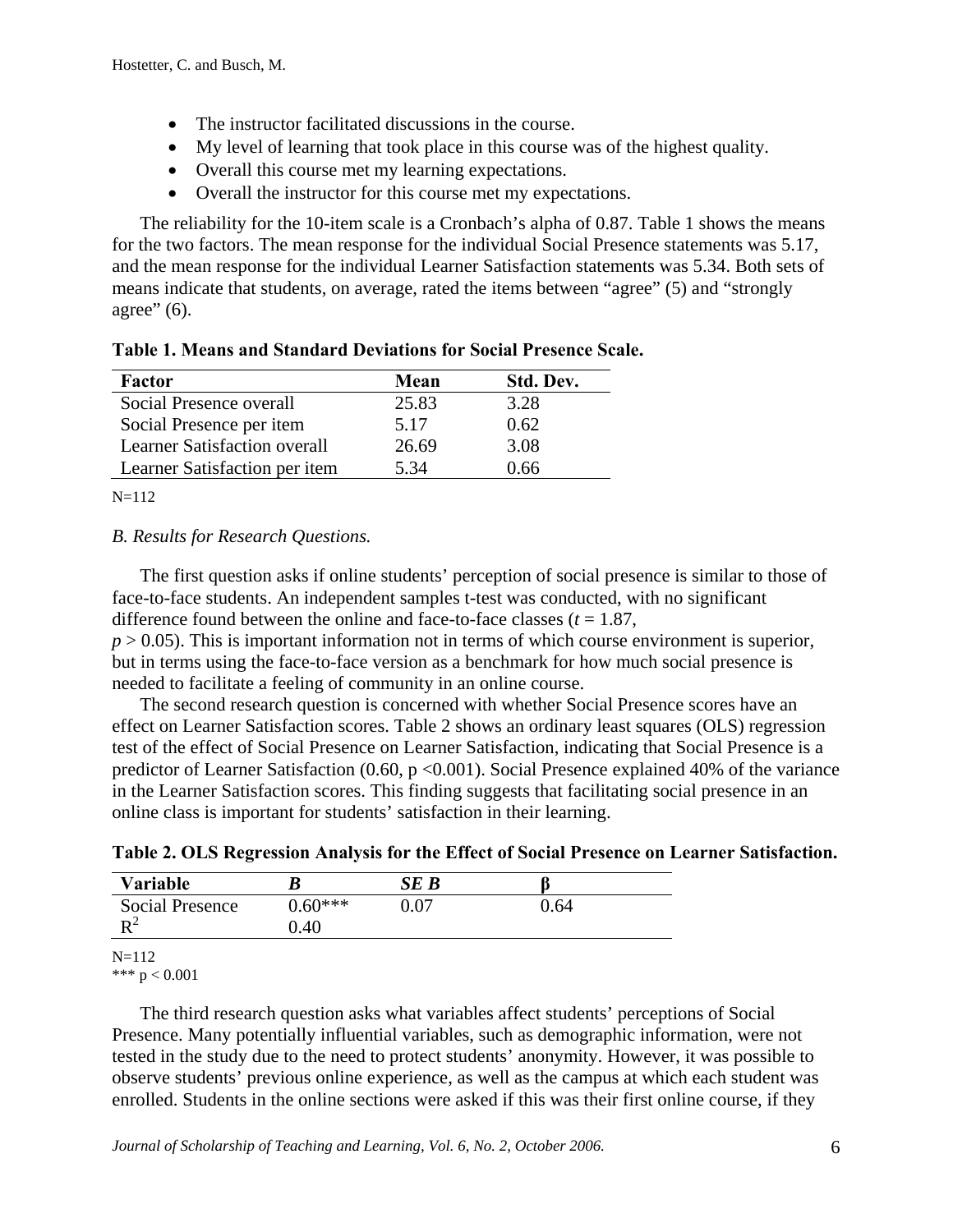had taken two online courses including the current one, or if they had taken more than two online courses including the current one. Table 3 shows the results of an OLS regression test. The higher the number of online courses students had taken, the more positive their perceptions of Social Presence  $(0.82, p < 0.05)$  in this online course. Very little of the variance in the scores is explained by the number of online courses, but the effect is statistically significant. To examine the differences between the students at different campuses, an independent samples t-test was performed to compare the means of the Social Presence scores of the two groups. The results are shown in Table 4. This test included all urban students and all rural students, as opposed to the regression test above which included only students in the online courses. A significant difference was found ( $t = 2.81$ ,  $p < 0.01$ ), indicating that students on the urban campus had significantly higher Social Presence scores than students on the rural campus.

Finally, the fourth question addresses whether students' perceptions of social presence have an effect on learning outcomes. An OLS regression test was performed to test the effects of the Social Presence factor on students' scores on their individual papers. No significant effect was found.

**Table 3. OLS Regression Analysis for the Effect of Number of Online Courses on Social Presence.** 

| Independent      |                        |      |      |
|------------------|------------------------|------|------|
| <b>Variable</b>  | <b>Social Presence</b> |      |      |
|                  | K                      | SE B |      |
| Number of online | $0.92*$                | 0.39 | 0.26 |
| courses          |                        |      |      |
|                  | በ በ7                   |      |      |

 $N=80$  $*$  p  $< 0.05$ 

| Table 4. Independent Samples T-Test of the Social Presence Scores of Rural vs. Urban |  |
|--------------------------------------------------------------------------------------|--|
| <b>Students.</b>                                                                     |  |

| <b>Students' location Group Mean</b> |       | <b>SD</b> |          |
|--------------------------------------|-------|-----------|----------|
| Urban $(N=71)$                       | 26.50 | 2.82      | $2.81**$ |
| Rural $(N=41)$                       | 24.68 | 3.73      |          |
| $N=112$                              |       |           |          |
| ** $p < 0.01$                        |       |           |          |

### *C. Discussion.*

The findings from this study show that an online class can be designed that facilitates students' perceptions of social presence at rates similar to those in a face-to-face class. In fact, the social presence scores for both types of courses are relatively high, with a mean of 5.17 overall. This number is between "agree" and "strongly agree" on the six-point scale. These findings are relevant to those of a study of graduate students in an online conference, Gunawardena and Zittle (1997). The authors apparently summed all the items in the social presence scale to obtain an overall mean of 3.5. This number is halfway between "uncertain" and "agree" on a five-point Likert scale (strongly disagree to strongly agree). The reliability for the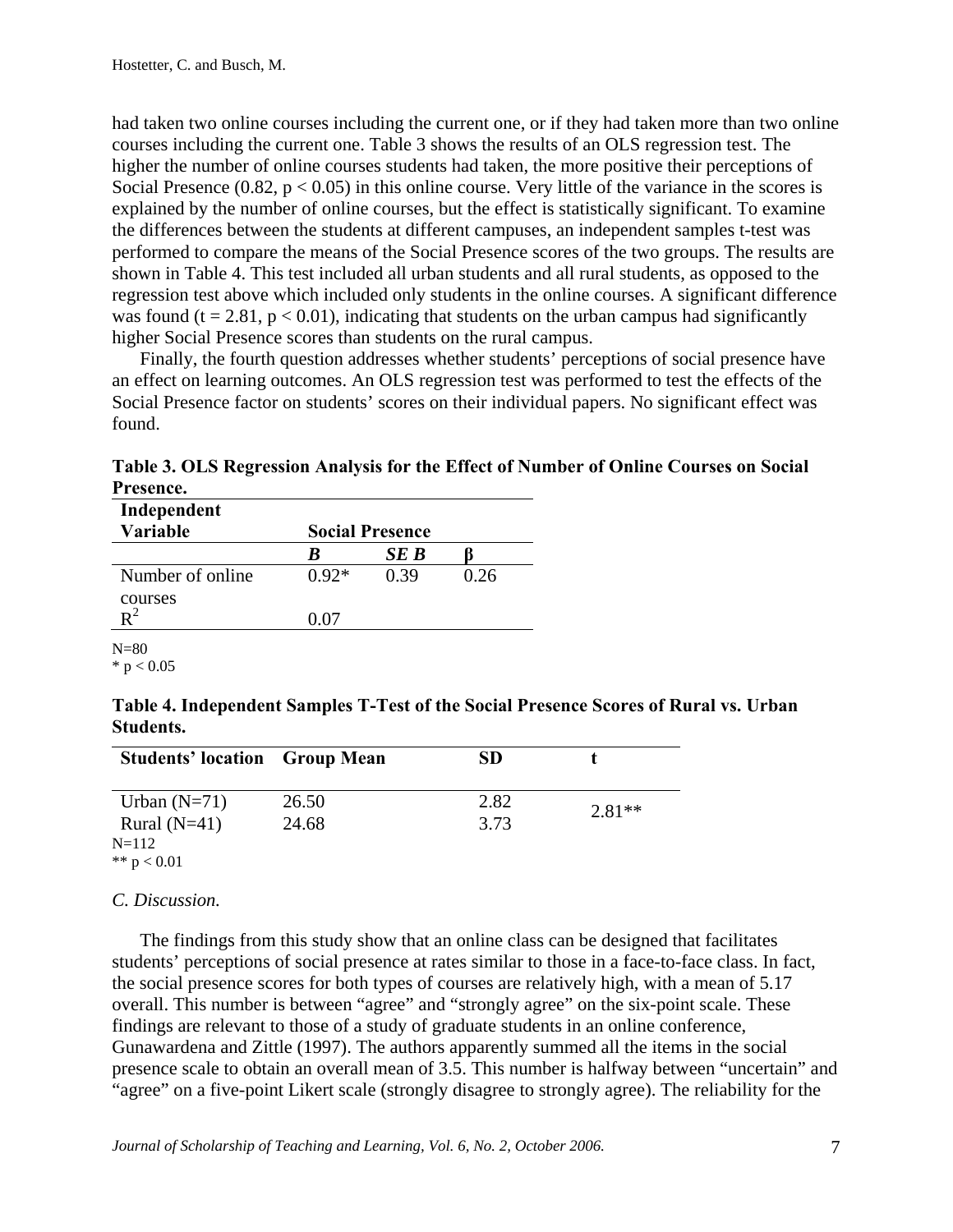social presence scale in their study is a Cronbach's alpha of 0.88 Gunawardena and Zittle (1997). Similarly, Swan and Richardson's (2003) study of returning students in a variety of online courses combined several survey items regarding social presence, and obtained a mean of 4.4. This figure lies between "somewhat agree" and "agree" on their six-point Likert scale. The findings of the current study also are similar to those comparing students' attitudes in face-toface class versus a hybrid (online with three face-to-face sessions), in which the students in the hybrid class felt it was more personal than previous face-to-face courses they had taken (Mama, 2001). These results may be seen as encouraging evidence for those teaching online courses who have been concerned that the human contact and sense of a learning community might be hindered by a computer-mediated environment.

The measure Learning Satisfaction was also relatively high in the current study, with an overall mean of 5.3 (between "agree" and "strongly agree"). The study suggests that students' perceptions of social presence in an online course positively influence their satisfaction with their learning in the course. This is similar to the study by Gunawardena and Zittle (1997), in which social presence scores strongly predicted student satisfaction scores. Their study obtained a mean for summed items in the satisfaction scale of 3.3, just over "uncertain," and the reliability for the satisfaction scale was a Cronbach's alpha of 0.87. Their students' social presence scores explained 60% of the variance in satisfaction scores, whereas in the current study social presence scores explained 40% of the variance. A study by Swan (2002) indicated that online class discussions appeared to students to be more egalitarian than those in face-to-face classes. Richardson and Swan's study (2003) also found that social presence was positively correlated with students' perceived learning.

The third research question asks what variables affect students' perceptions of social presence in the course. It was found that for students in the online class, taking more online classes positively influenced their Social Presence scores. It may be that students with more experience in online courses have developed specialized learning skills and thus are better able to utilize the computer-mediated learning environment. Perhaps they understand the necessity for students to contribute to the learning community, since there is no "sage on the stage" (King, 1993, p. 1). In addition, they may have a better perspective on how people "project their identities" (Gunawardena, 1995, p. 151) in an online course.

In the next part of the third research question, Social Presence scores were compared by campus. The results showed that students on the urban campus had significantly more positive perceptions of social presence in their courses, whether they were face-to-face or online. This is a perplexing finding which clearly requires further research.

The final research question found that students' perceptions of social presence had no significant effect on learning outcomes. This stands in contrast to studies by Picciano (2002), Schutte (1997), and Rodriguez, Plax and Kearney (1996). An explanation may be that the course is a senior seminar in which students generally earned high grades on their papers. Perhaps there is not enough variation in their grades to adequately test this question. Further research should be done with students in introductory courses, where a greater range of grades is found.

The current study sought to examine students' perceptions of social presence for traditionally-aged undergraduates in a course offered both online and face-to-face. In this study, the social presence scale, as originated by Gunawardena and Zittle (1997) and modified by Richardson and Swan (2003), is clarified and extended. Neither of the prior studies used factor analysis to understand the themes underlying the items in the instrument. Gunawardena and Zittle (1997) summed all the items in the scale; Richardson and Swan (2003) combined the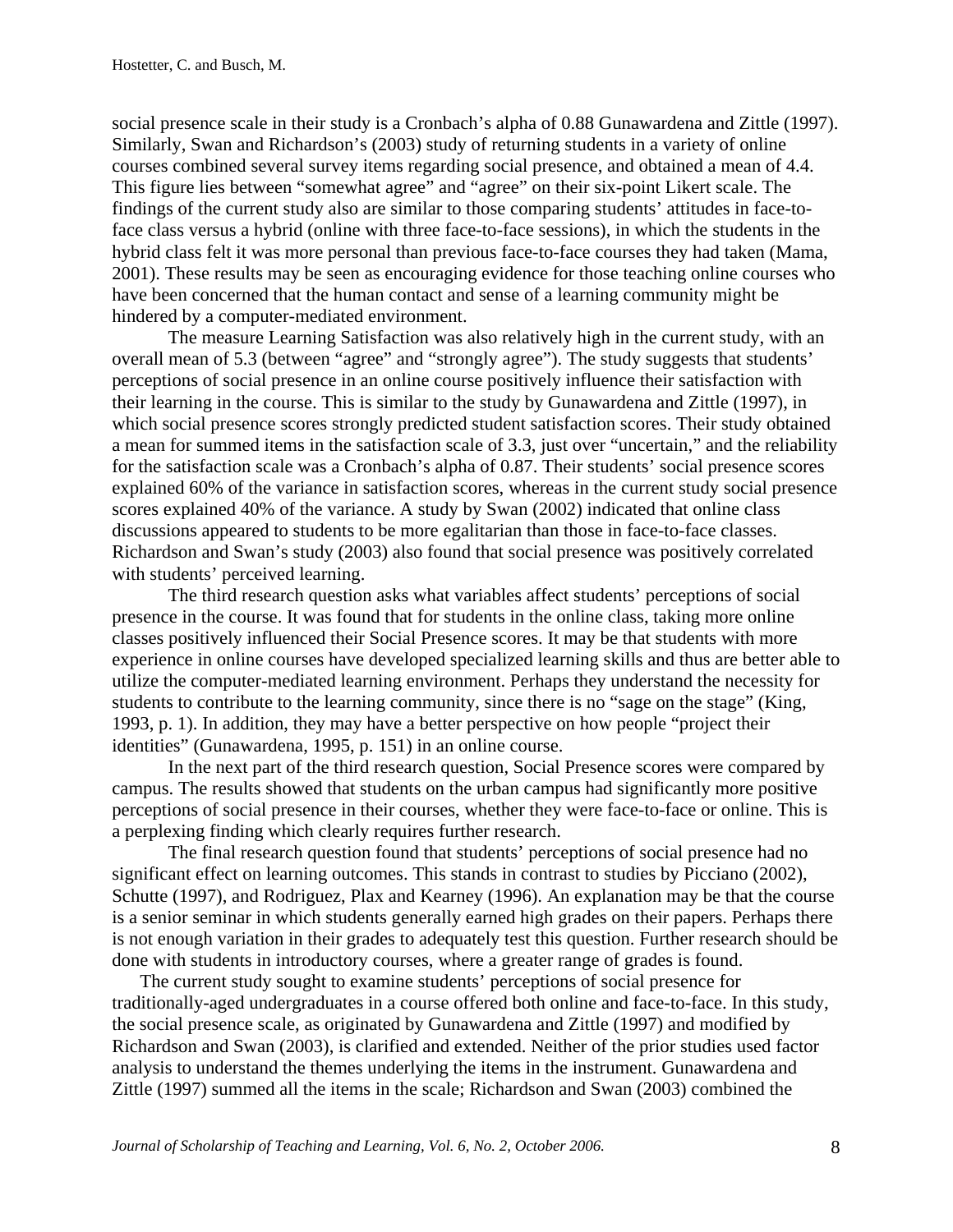answers to several survey items, although it is not apparent which individual items were used. The use of factor analysis in the current study should help other researchers utilize the scale to study social presence in computer-mediated learning environments. Further, the study finds results for traditionally-aged undergraduate students that are similar to those with graduate students and returning students, in that Social Presence is a predictor of Learner Satisfaction.

# *D. Limitations.*

The generalizability of these findings is affected by several limitations. The sample is somewhat small and was not randomly selected. This is consistent, however, with much of the research in the scholarship of teaching and learning. The statistical tests used were appropriate for the sample size and a Levene's test suggested that the variance of the scores was approximately equal for the groups under comparison. Another potential limitation of these results is that the measures use self-report and thus respondents may be providing socially desirable answers. Assuring students of their anonymity was used to minimize this possibility, but it is granted that the amount of social desirability is unknown.

# **V. Conclusion.**

A strength of the study is the use of the social presence scale originated by Gunawardena and Zittle (1997) and modified by Richardson and Swan (2003). The previous two studies examined the perceptions of students in computer-mediated environments, the former in a graduate conference and the latter in several courses taken predominantly by students not of traditional college age. Applying the scale to undergraduate education, both online and face-toface, extends the knowledge developed in the previous studies. Performing a factor analysis to identify the two factors underlying the scale, Social Presence and Learner Satisfaction, hones the usefulness of the scale for future researchers.

The study has implications for educators teaching online courses. Information provided by the study may be used to support pedagogy that increases social presence. Many authors see the benefit provided to students who interact with faculty and each other in a learning community. Each learning community, then, has the opportunity to increase students' collaborative skills in future social environments. As more courses are offered entirely online, it clearly is important to establish standards for excellence in computer-mediated education.

### **References**

Benson, A. (2003). "Dimensions of quality in online degree programs." *The American Journal of Distance Education, 17*(3), 145-159.

Bonk, C. J., and Cunningham, D. J. (1998). "Searching for learner-centered, constructivist, and sociocultural components of collaborative educational learning tools*.*" In C. J. Bonk, and K. S. King (Eds.), *Electronic collaborators: Learner-centered technologies for literacy, apprenticeship, and discourse* (pp. 25-50). Mahwah, NJ: Erlbaum.

Brueggemann, W.G. (2002). The Practice of Macro Social Work.  $2<sup>nd</sup> Ed$ . Belmont, CA: Brooks/Cole.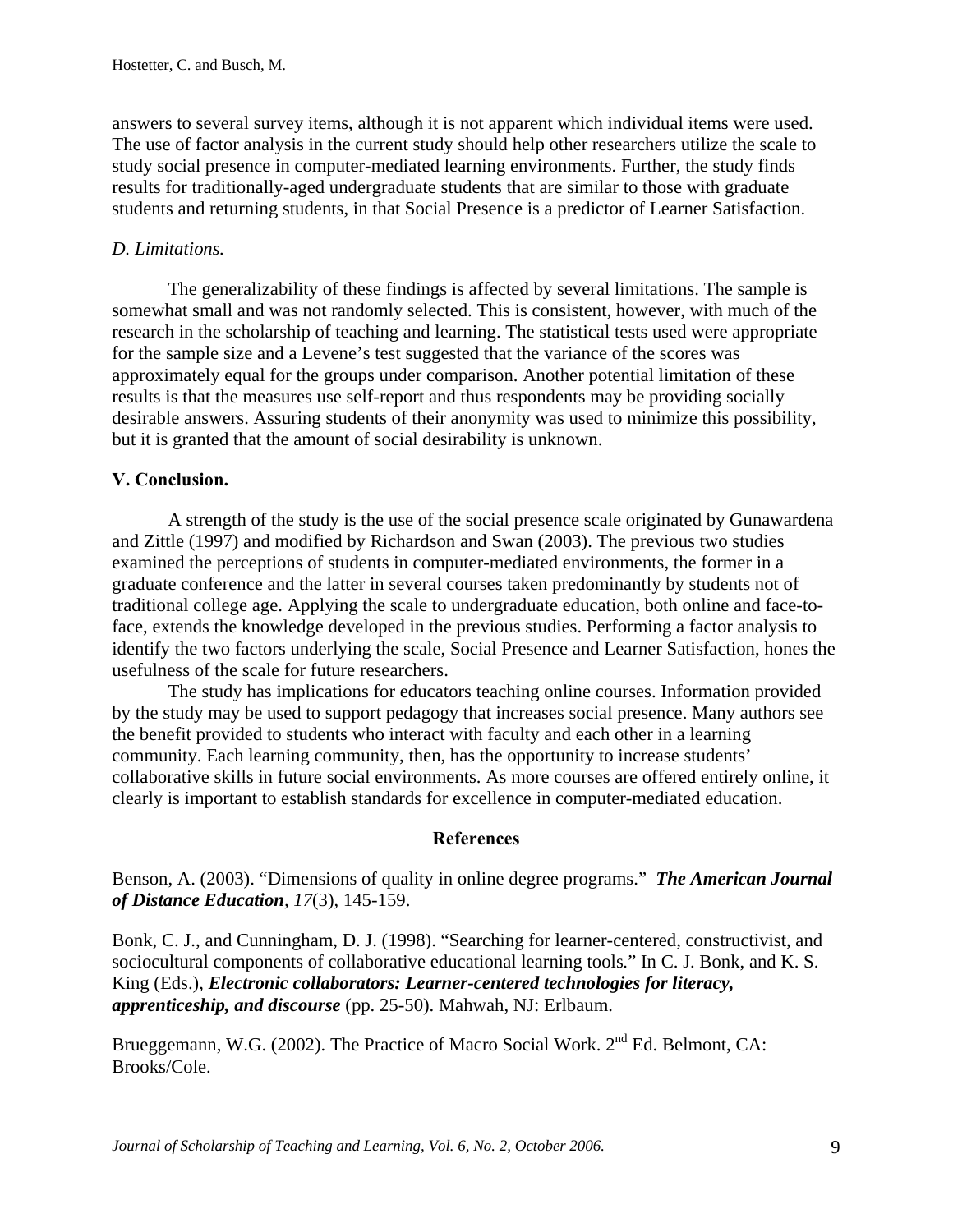Carlson, S. (2004). "Online-Education Survey Finds Unexpectedly High Enrollment Growth." *Chronicle of Higher Education, 5*(14), 11-26-04. Retrieved 7-31-05. http://chronicle.com/weekly/v51/i14/14a03001.htm

Chickering, A.W. and Gamson, Z.F. (1987). "Seven principles for good practice in undergraduate education." *AAHE Bulletin, 39*(7), 3-7.

Christophel, D. (1990). "The relationships among teacher immediacy behaviors, student motivation, and learning." *Communication Education, 39*, 323-340.

Flinn, J. (1995) "Use of electronic mail to promote computer literacy in social work undergraduates." *Journal of Teaching in Social Work, 12*(1/2), 73-83.

Folaron, G. (1995). "Enhancing learning with e-mail." *Journal of Teaching in Social Work, 12*(1/2), 3-18.

Fung, Y. Y. H. (2004). "Collaborative online learning: Interaction patterns and limiting factors" *Open Learning, 19*(2), 135-149.

Gorham, J. (1988.) "The relationship between verbal teacher immediacy behaviors and student learning." *Communication Education, 37*, 40-53.

Green, K. (2001). "eCommerce comes slowly to the campus." *The Campus Computing Project* (October). Retrieved 10-10-03. http://www.campuscomputing.net/pdf/2001-CCP.pdf

Gunawardena, C. N. (1995). "Social presence theory and implications for interaction and collaborative learning in computer conferences." *International Journal of Educational Telecommunications, 1*(2/3), 147-166.

Gunawardena, C. N. and Zittle, F.J. (1997). "Social presence as a predictor of satisfaction within a computer-mediated conferencing environment." *The American Journal of Distance Education, 11*(3), 8-26.

Indiana University. (2003). IU *Online and Distance Education.* Retrieved 10-12-03. http://www.iuonline.iu.edu/de/degrees.html

Jones, S.G. (1995). *Cybersociety.* Newbury Park, CA: Sage.

Kearney, P., Plax. T., and Wendt-Wasco, N. (1985). "Teacher immediacy for affective learning in divergent college classes." *Communication Quarterly, 3*(1), 61-74.

King, Alison (1993). "From Sage on the Stage to Guide on the Side," *College Teaching, 31*(1).

Kuh, G.D. (2002). *The national survey of student engagement: Conceptual framework and overview of psychometric properties*. Retrieved 10-5-03. http://222.indiana.edu/~nsse/html/2002\_NSSE\_report/html/conceptual\_1.htm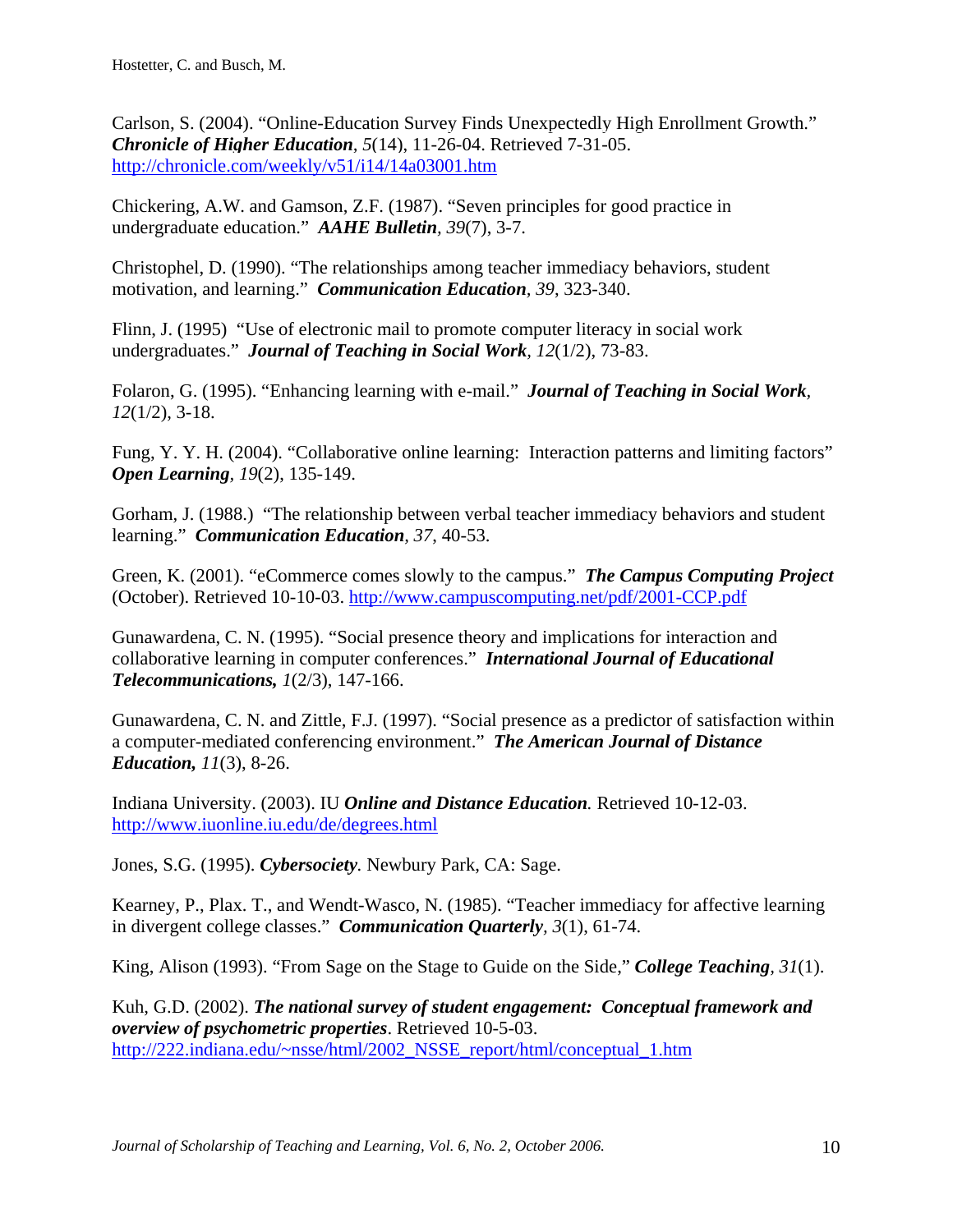Mama, R.S. (2001). "The classroom or the Internet? Student experiences and research results of supervision in social work class." Unpublished paper. Retrieved 10-9-03. http://www.cosw.sc.edu/conf/tech/2001/abstracts/PDFs/Mama.pdf.

Picciano, A.G. (2002). "Beyond student perceptions: Issues of interaction, presence and performance in an online course." *Journal of Asynchronous Learning Networks, 6*(1).

Reid, E. (1995). "Virtual worlds: Culture and imagination." In S.G. Jones (Ed.), *Cybersociety: Computer-mediated Communication and Community* (pp.164-183). Thousand Oaks, CA: Sage.

Richardson, J. and Swan, K. (2003). "Examining social presence in online courses in relation to students' perceived learning and satisfaction." *Journal of Asynchronous Learning Networks, 7*(1). Retrieved 7-11-03. http://www.aln.org/publications/jaln/v7n1/pdf/v7n1)richardson.pdf.

Rodriguez, J.L., Plax, T.G. and Kearney, P. (1996). "Clarifying the relationship between teacher nonverbal immediacy and student cognitive learning: Affective learning as the central causal mediator." *Communication Education, 45*, 293-305.

Rourke, L, Anderson, T., Garrison, D.R., and Archer, W. (1999). "Assessing social presence in asynchronous text-based computer conferencing." *Journal of Distance Education, 14*(2), 50- 71.

Rovai, A.A.P. (2002). "A preliminary look at the structural differences of higher education classroom communities in traditional and ALN courses." *Journal of Asynchronous Learning Networks, 6*(1), 41-56. Retrieved 8-1-05. http://www.sloanc.org/publications/jaln/v6n1/v6n1\_rovai.asp

Schoech and Helton. (2002). "Qualitative and quantitative analysis of a course taught via classroom and internet chatroom." *Qualitative Social Work, 1*(1), 111-124.

Schutte, J.G. (1997) "Virtual teaching in higher education: The new intellectual superhighway or just another traffic jam?" Retrieved 8-1-05. http://www.csun.edu/sociology/virexp.htm

Short, J., Williams, E., and Christie, B. (1976). *The Social Psychology of Telecommunications***.**  London: John Wiley.

Swan, K. (2002). "Building learning communities in online courses: The importance of interaction." *Education, Communication and Information, 2*(1), 23-49.

Tu, C. and McIsaac, M. (2002). "The relationship of social presence and interaction in online classes." *The American Journal of Distance Education, 16*(3), 131-150.

Twigg, C.A. (2003). "Improving learning and reducing costs: New models for online learning." *Educause Review, 38*(5), 28-38. Retrieved 8-1-05. http://www.educause.edu/ir/library/pdf/erm0352.pdf

Vygotsky, L.S. (1978). *Mind in Society.* Cambridge, MA: Harvard University Press.